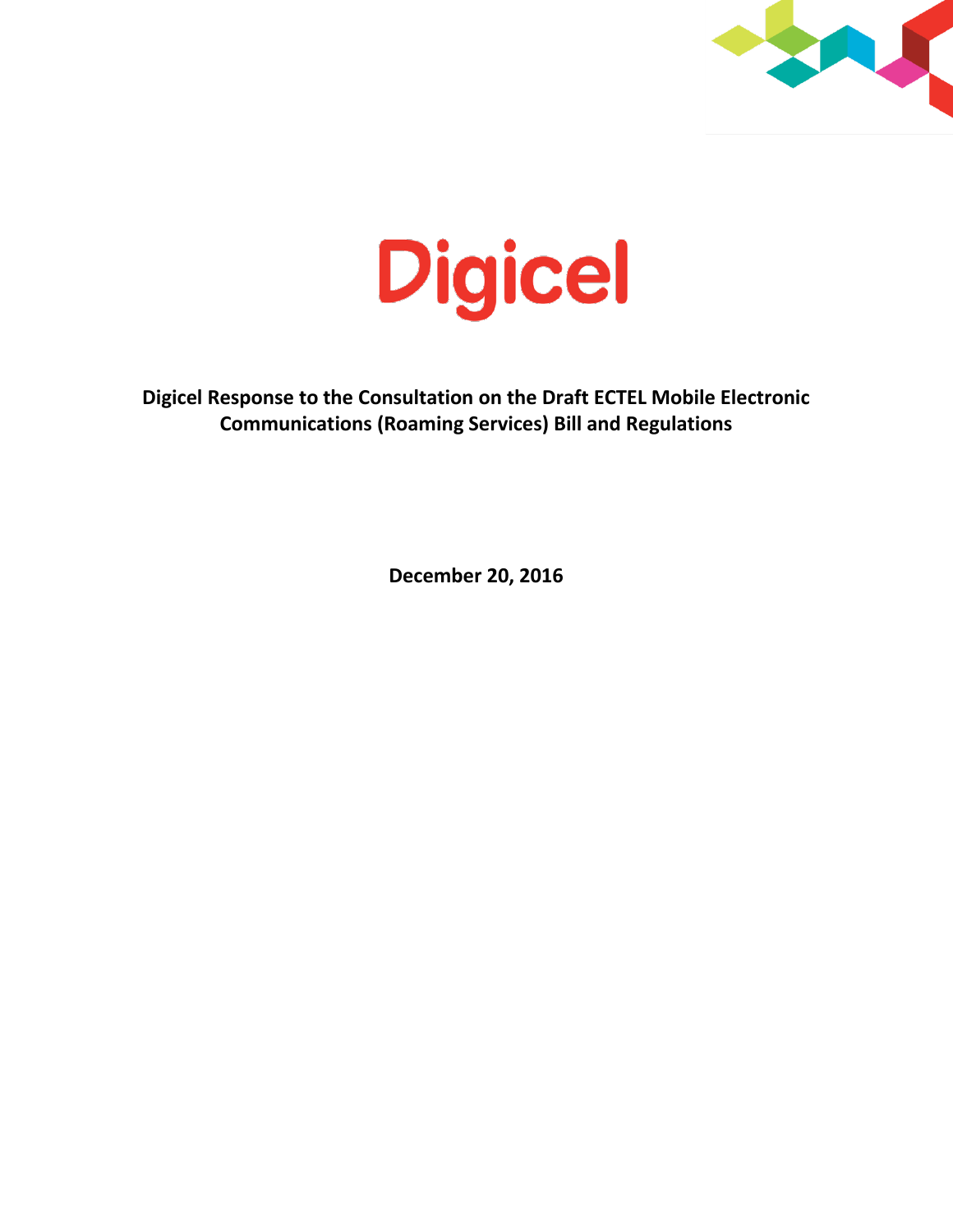

We thank you for inviting Digicel to provide its comments on the proposed Regulation of Roaming in ECTEL Member States. Digicel is of course available, and would be happy, to discuss our submission further. Digicel notes that ECTEL has declined to grant a short extension to the response period and we reserve the right to make further submissions and to expand on our position during the comments on comments phase of the consultation process.

The comments as provided herein are not exhaustive and Digicel's decision not to respond to any particular issue(s) raised in the consultation document or any particular issue(s) raised by any party relating to the subject matter generally does not necessarily represent agreement, in whole or in part nor does any position taken by Digicel in this document represent a waiver or concession of any sort of Digicel's rights in any way. Digicel expressly reserves all its rights in this matter generally. This submission should not be considered to be our final position on the subject. If given the opportunity to do so, we may rise further arguments in support of our general position on the proposals made.

Please do not hesitate to refer any questions or remarks that may arise as a result of these comments by Digicel to: -

Kieran Meskell Head of Regulatory Affairs, Digicel Group, Caribbean Tel: +1 876 470 8471 Email: [kieran.meskell@digicelgroup.com](mailto:kieran.meskell@digicelgroup.com)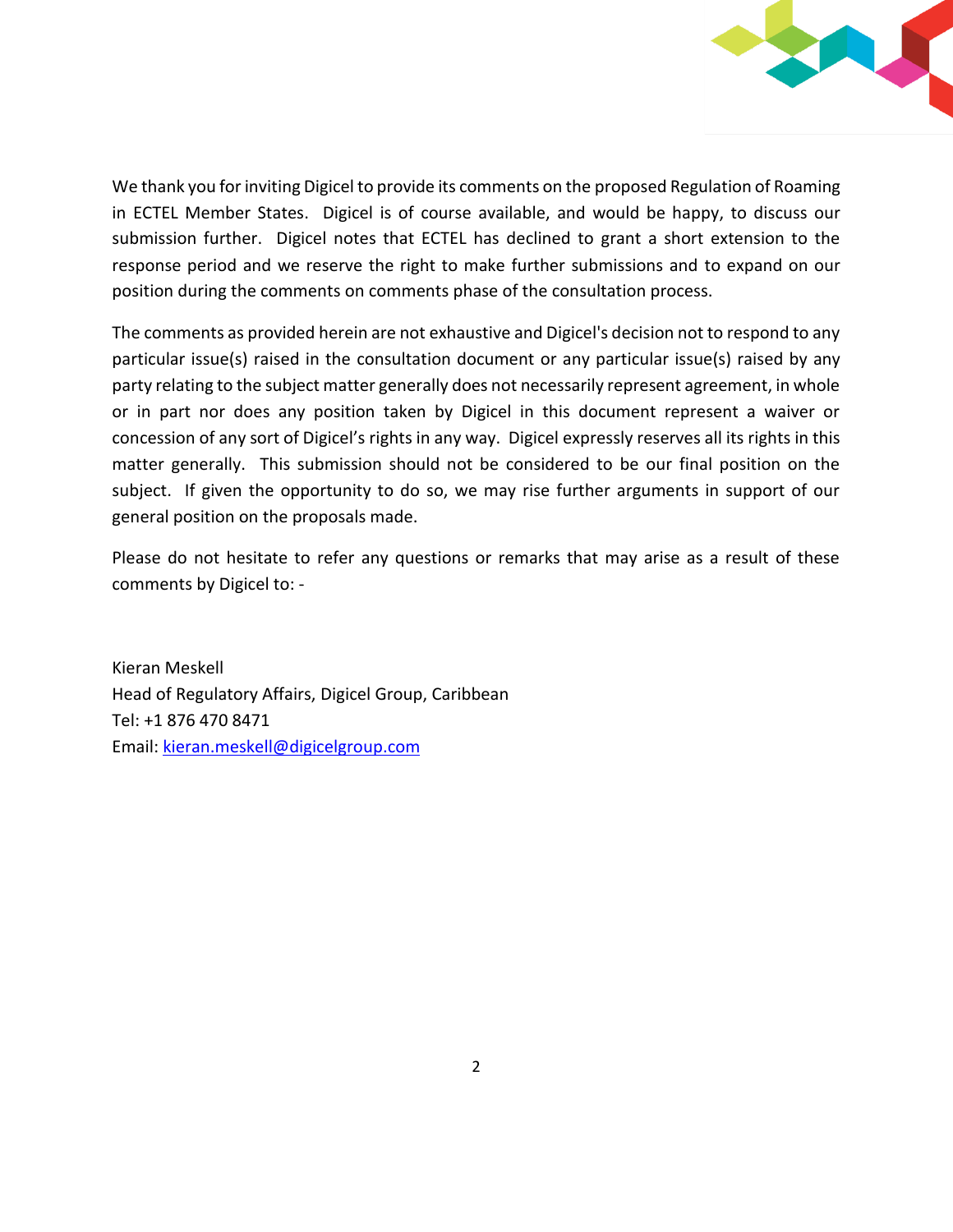

### **1. General**

l

Digicel Notes that the structure of the consultation is such that no consultation questions are posed. Instead a copy of a draft Bill and Associated Regulations are provided for comment. In Section 1 of the consultation document ECTEL indicates that the background which informed the draft of the Bill is in two documents<sup>1</sup> neither of which is provided for review or comment. As such respondents are at a significant disadvantage in assessing the proposed legislation and in addressing what appear to be some erroneous conclusions reached by ECTEL in grounding proposed regulation of roaming.

The omission of ECTEL's background research from this consultation severely limits respondents' ability to engage with the issues and the failure to make such information available for review does not accord with Regulatory best practice.

### **2. Comments on Section 1, Introduction**

Digicel notes that ECTEL has concluded that a "premium" exists for services consumed when visiting another network within the ECTEL region. In particular ECETL references the premium as being against the cost of an in-country, on net call. Digicel submits that this the incorrect comparator. Calls made while roaming are not made on the same network as the home network. Even where the roamed on network is in part of the same group as the home network the two networks are legally and physically distinct and are in separate sovereign states. A home network deals with a single regulator, has a single licensing regime and single spectrum award, paying a single set of fees for both, in country on-net calls are marketed within the standard in-country advertising and promotion, they do not require separate billing systems. For each of these the equivalent roaming activity is more akin to that associated to making or receiving an off-net call. In this regard it would appear that ECTEL's analysis is flawed and makes no assessment as to whether any premium that does exist is in fact unjustified.

ECTEL makes the assertion that the mere existence of a premium fails to promote fair pricing and competition however it provides no information to support this conclusion.

<sup>&</sup>lt;sup>1</sup>ECTEL Board Paper: An Assessment of the rates for mobile services in the ECTEL Member States. Presented at the 64th Board Meeting, ECTEL Board Paper: An Assessment of Voice and Data Roaming within the ECTEL Member States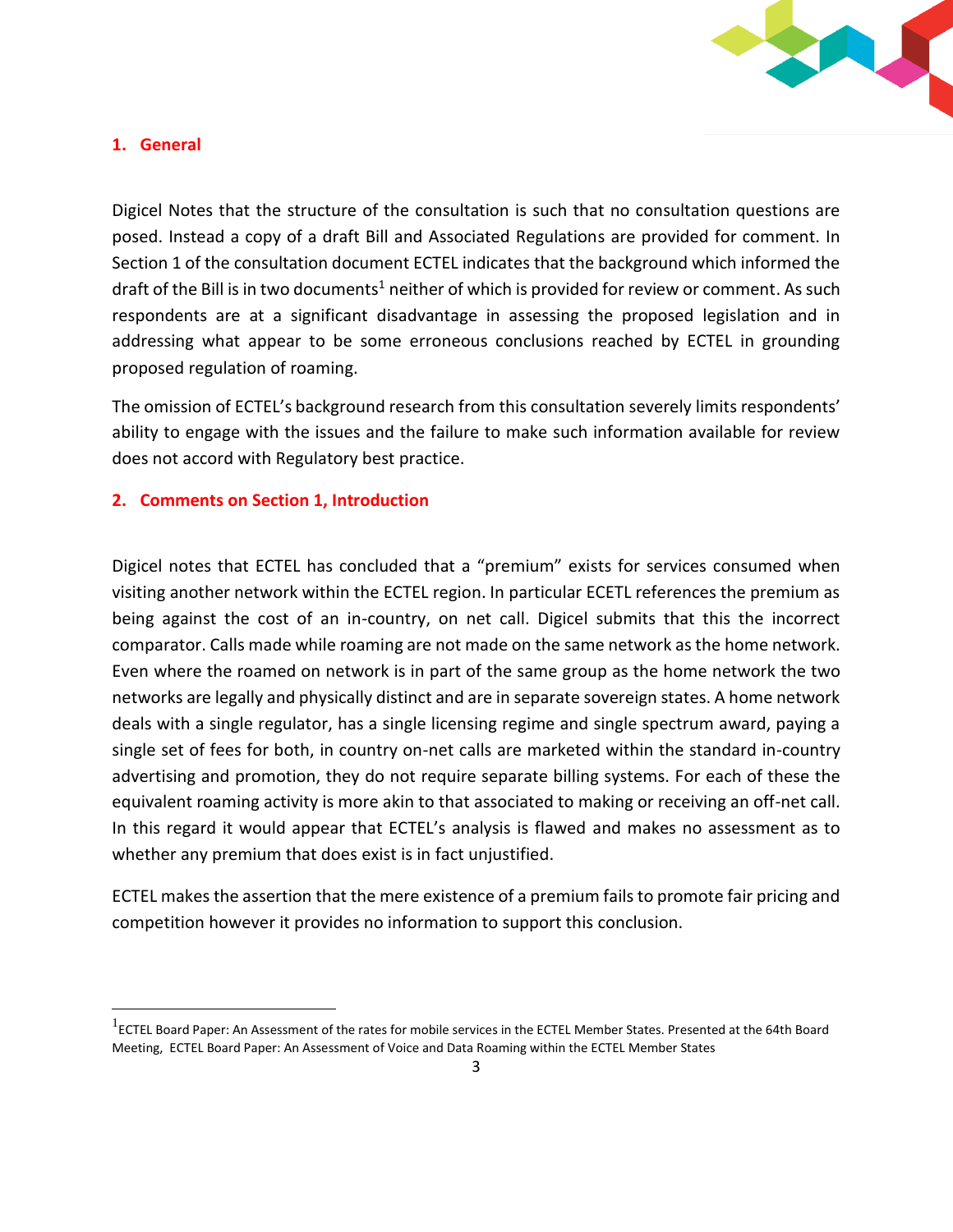

ECTEL characterizes the current level of roaming charges as "prohibitive" but again provides no grounds for reaching this conclusion.

Digicel points out that roaming is an ancillary service to the core mobile service it provides to its customers. Not all of Digicel's customers travel abroad and when they do not all of them travel within the ECTEL region. Perhaps the most well publicized regulatory intervention in the area of roaming is within the European Union (EU). The roaming regulations in this large regional trade block have evolved over a long period of time and have been accompanied by other developments which have facilitated internal air travel within the block, high levels of internal movement of persons for economic purposes creating additional demand for roaming and by the expansion over this period of the EU member states. Based on data from the Irish Regulator Irish roaming charges have been consistently lower than any EU price control. This indicates that market forces set the level of roaming charges and contrary to ECTEL's assertion the level of roaming charges is not an inhibitor of competition but a result of it.



EU/EEA Eurotariff Average Retail Price Per Minute of Voice Calls Made (Pre and Bill Pay) - Billed **Minutes**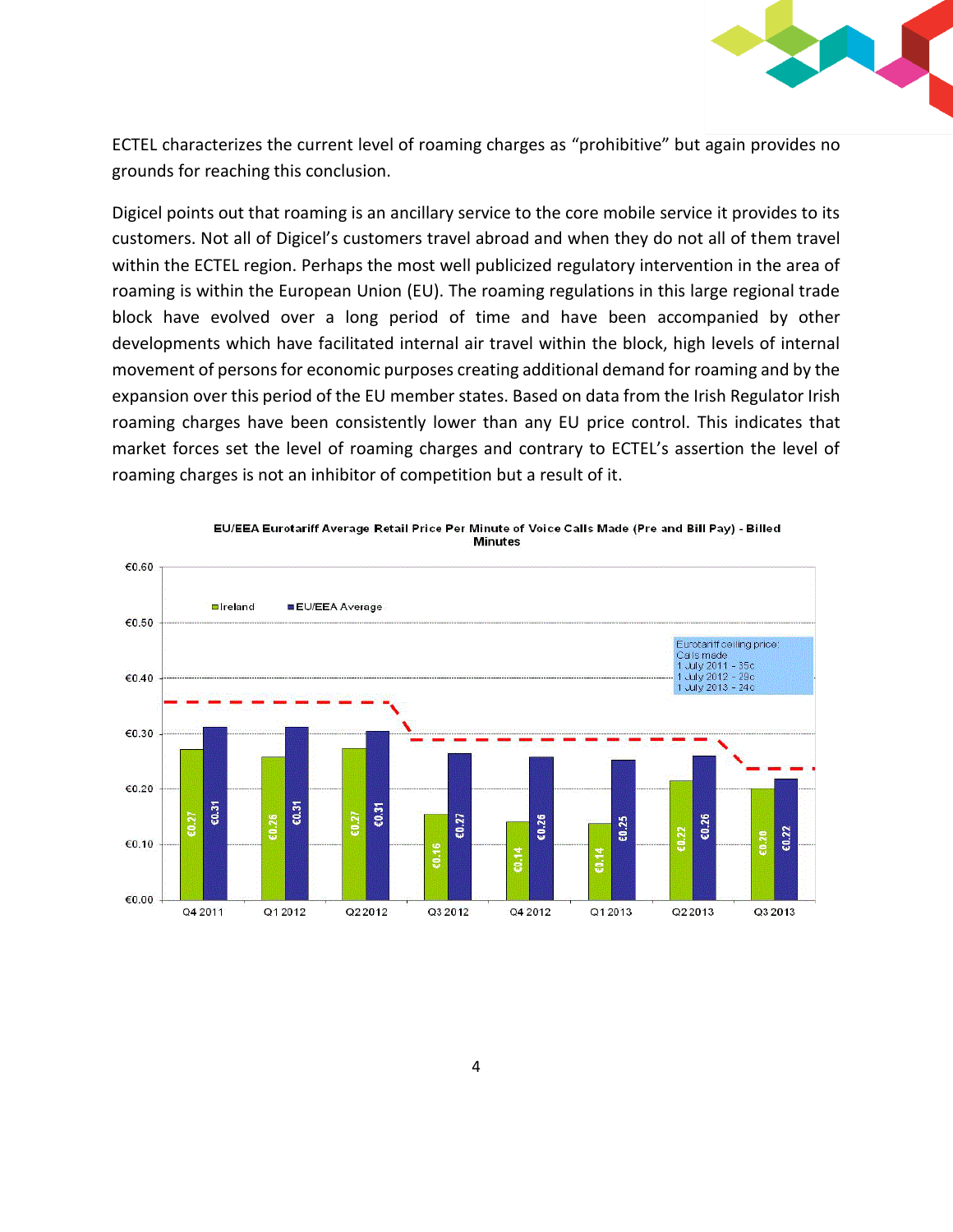



EU/EEA Eurotariff Average Retail Price Per Minute of Voice Calls Made (Pre and Bill Pay) - Billed **Minutes** 

The ECTEL member state economies do not have the wider characteristics that supported EU telecoms operators by facilitating increases in volumes of persons travelling (and hence roaming) within the block. This increase in volumes of travelers helped increase overall roaming traffic volumes allowing a volume price trade off.

Absent these wider structural initiatives by ECTEL member state Governments decreases in roaming revenues as a result of the proposed regulatory intervention will have to be offset by price increases elsewhere in operators' portfolios. Essentially those who do not roam (often because they cannot afford to travel) will subsidize the roaming costs of those who can afford to travel.

Digicel suggests that there is explicit provision that operators are permitted to offer alternative retail roaming plans to those mandated under the Bill and Regulations. This will allow for market innovation and competitive differentiation.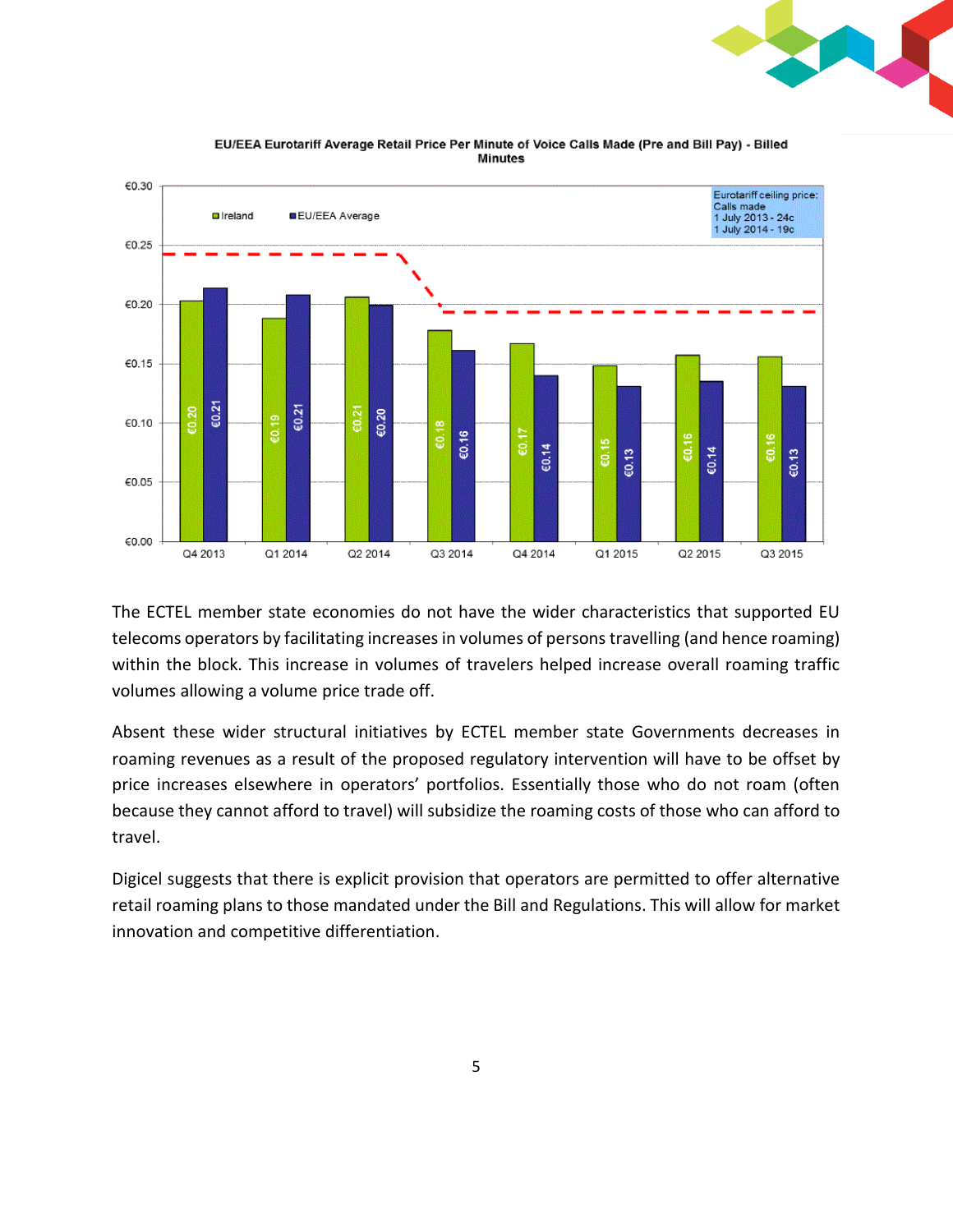

## **3. Comments on Section 2.2, Explanatory Note**

*Clause 1*  Noted.

## *Clause 2*

See detailed response on draft text

### *Clause 3*

The six month implementation period is too short and does not take adequate account of the cost and timescales required to implement notification mechanisms and cap limits. In addition the lack of timelines for the overall process means that operators cannot budget for any revenue impact from the proposed regulations. From a cashflow and capital expenditure financing point of view cash unbudgeted cash shortfalls are likely to result in delayed or abandoned network improvements that would benefit all customers and not just roamers.

### *Clause 4*

Makes it mandatory for a licensee to notify a customer when the customer is roaming and include information for the customer on the charges for roaming services. The clause also requires a licensee to make information on roaming services and charges sufficiently available to customers and where there are changes to charges those changes would be brought to the attention of a customer.

### *Clause 5*

Noted. Please see our detailed comments on the proposed text of this Clause

### *Clause 6*

Noted. However the summary omits to mention the requirement to notify roamers of the emergency access numbers in the visited country. Please see our detailed comments on the proposed text of this Clause.

#### *Clause 7*

Noted

### *Clause 8*

Noted. Please see our detailed comments on the proposed text of this Clause

#### *Clause 9*

These are important provisions and help balance the benefits to consumers with the need to prevent abuses of the regulation. Please see our detailed comments on the proposed text of this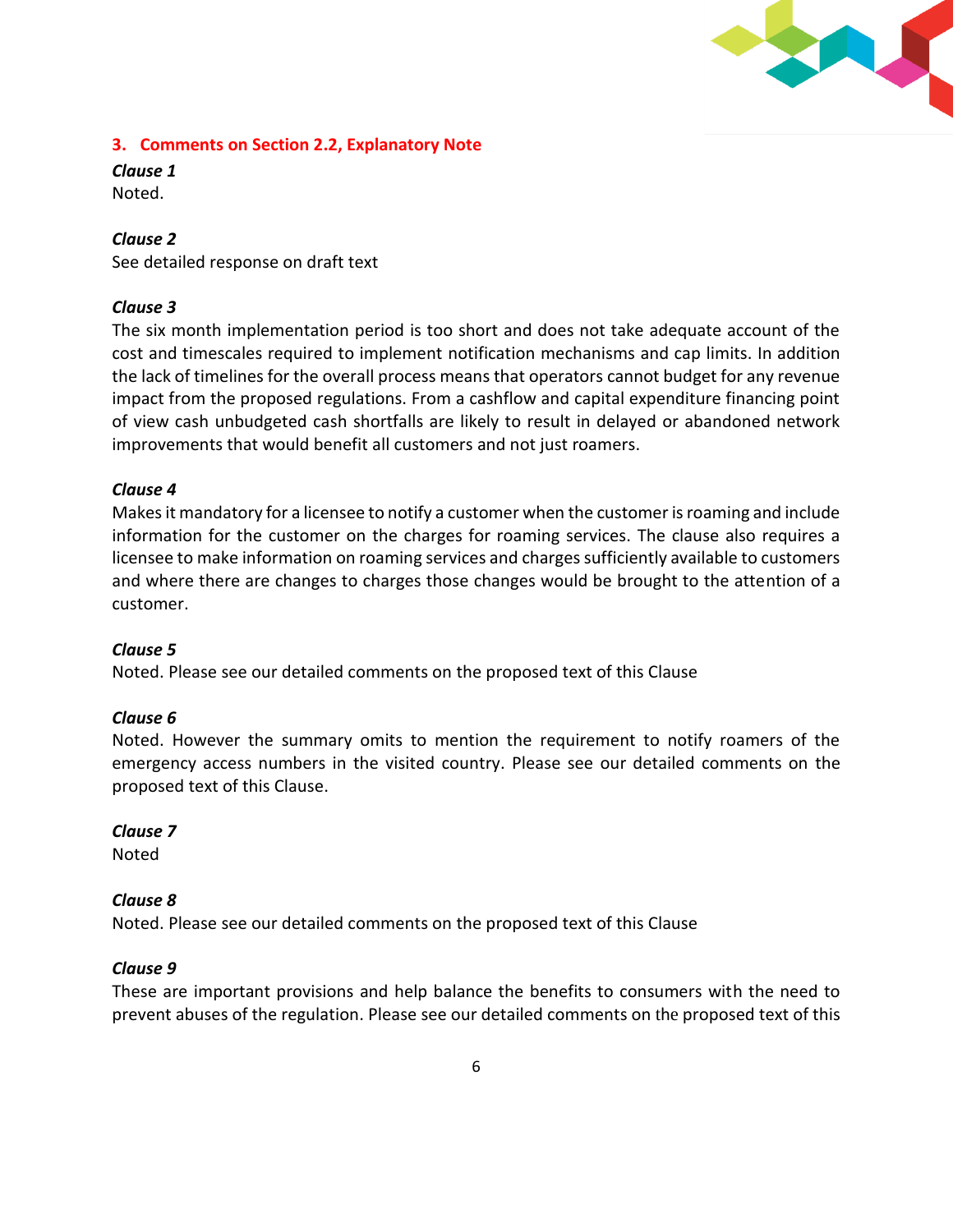

# *Clause 10*

Noted.

# *Clause 11*

Noted

# *Clause 12*

Noted. Digicel has concerns regarding these provisions. Please see our detailed comments on the proposed text of this Clause

# *Clauses 13 and 14*

Noted. Please see our detailed comments on the proposed text of this Clause

**4. Comments on Section 2.4 text of Bill to Provide for the Regulation of Mobile Electronic Communications Roaming Services**

## **Clause 1**

No Comments

## **Clause 2**

No Comments

# **Clause 3**

Paragraph 3(2) – Digicel believes that the indicated 6 month timeframe is inadequate for a number of reasons. These activities include:

- The introduction of multiple tiered usage advice messages.
- Network changes required to facilitate RLYH across all of the 5 ECTEL states
- Network changes required to facilitate a Roaming Billing Cap
- Retail billing system changes associated with introduction of new plan types
- Lack of time to transition from budgeted roaming revenues to alternatives in a manner which minimizes customer and investment impact

# **Clause 4**

Noted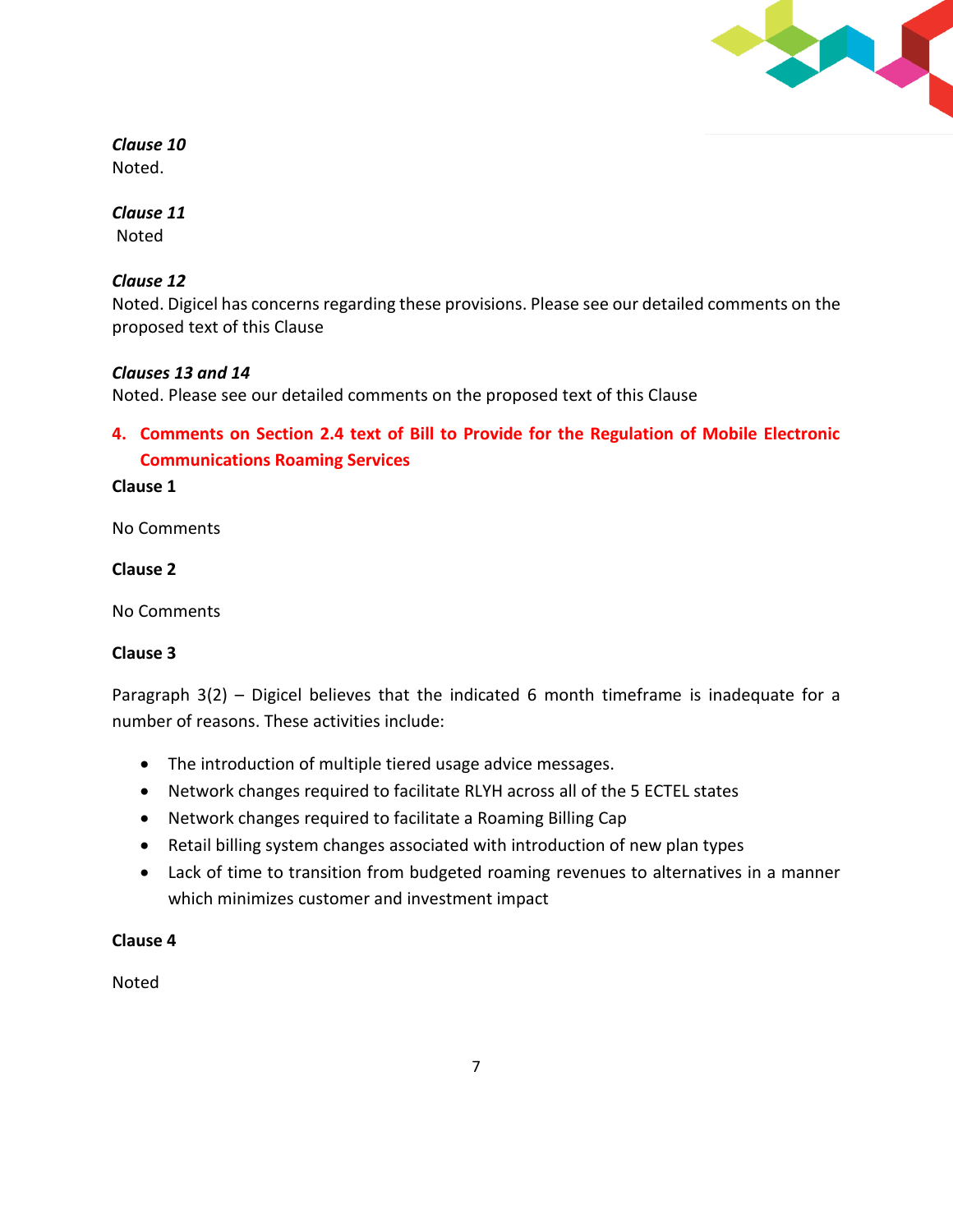

# **Clause 5**

These provisions appear to be only appropriate to post-paid subscriptions. Pre-paid subscriptions are by their nature self-limiting based on the amount of credit in a customer's account. The cost of implementing these superfluous requirements for Pre-paid would be disproportionate and Digicel suggests amending this clause to limit its applicability to post-paid subscriptions.

# **Clause 6**

There are 6 elements to this Clause

# **Paragraph 6(1) –** *notification of emergency service numbers to inbound roamers*

This proposal would cause significant concern. As worded this applies to all inbound roamers not just those from ECTEL states. Standard GSMA rules prevent the visited network from directly communicating with in-bound roamers. Some network modification would be required to support this and modification of roaming agreements would be required to advise correspondent roaming partners of our legal obligation to directly communicate with their customers

# **Paragraph 6(2)(a)** *The roamed on network shall not levy retail charges for emergency service access*

Digicel agrees with this aspect of the Clause

**Paragraph 6(2)(b)** The roamed on network shall not levy wholesale charges for emergency service access

There appears to be little basis for this requirement. A user's home network would bear the internal network cost of a call to emergency services in the home country. There is no objective reason why it should not bear the external costs caused by its customer while roaming. This is particularly true in the circumstance where ECTEL proposes to regulate the wholesale price.

# **Paragraph 6(3)** *The home network shall not levy retail charges for emergency service access while roaming.*

Digicel agrees with this aspect of the Clause.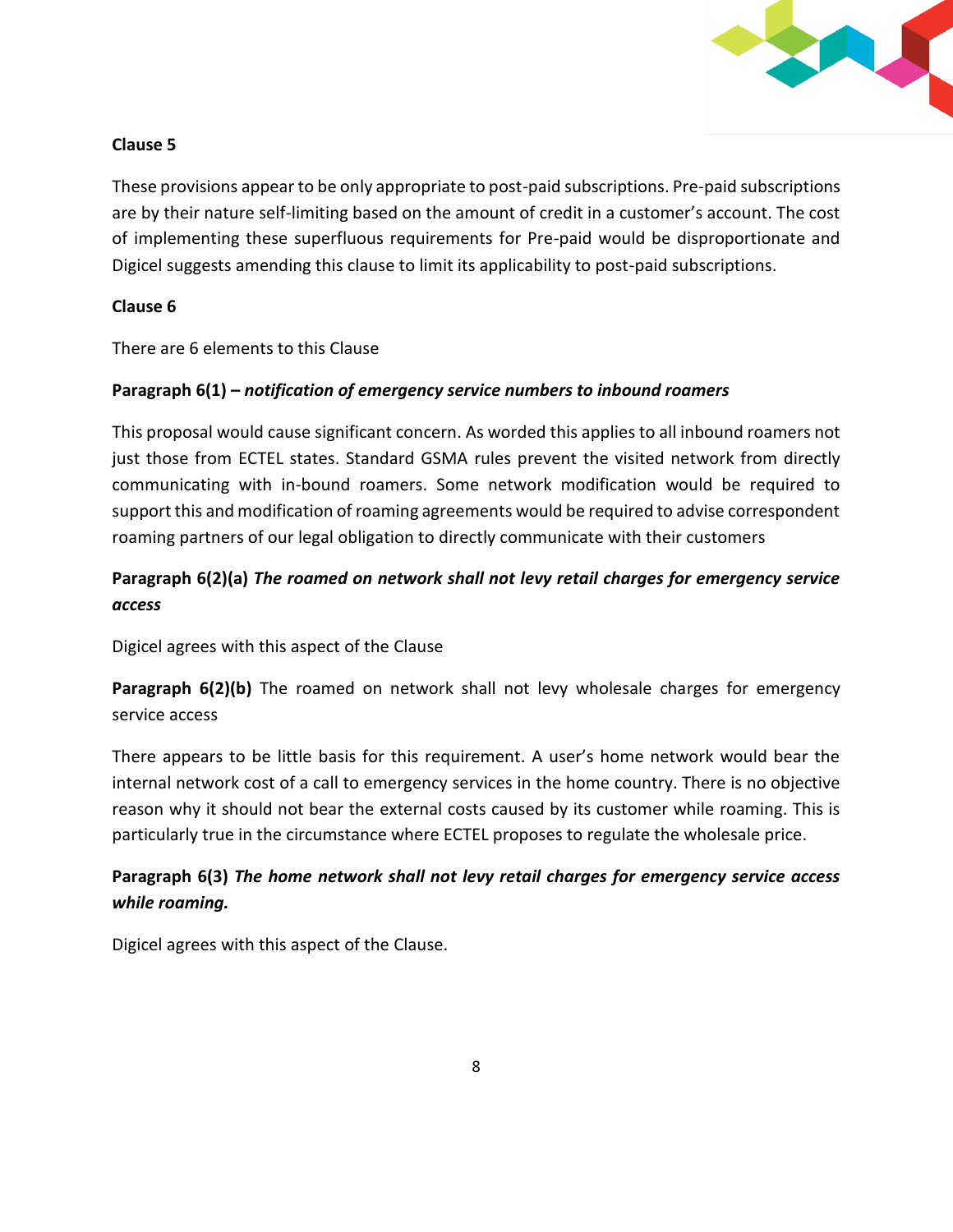

# **Paragraph 6(4)** *Wholesale Roaming access to networks for emergency calls absent a roaming agreement.*

Digicel believes that this paragraph is poorly worded. This form of network access should only be required where the roaming customer is unable to register on a network with which its home provider has a roaming agreement. In this case access is not made available to the service provider but to the roaming customer. Digicel suggests that this provision be reworded.

## **Paragraph 6(5)** *Wholesale Roaming access to networks for emergency calls on a national basis.*

This appears to be totally unrelated to roaming per se and deals with aspects of coverage gaps in the home country. It has no cross border aspects Digicel suggests that this is more appropriately dealt with either in national service licenses or national regulations. In any event Digicel believes that as with paragraph 6(4) that this should be reworded to reflect the fact that it is the end-user who is given access not their service provider.

## **Clause 7**

No Comments

## **Clause 8**

Digicel has no comments on paragraphs 8(1), 8(2), 8(3) and 8(5). In respect of paragraph 8(4) Digicel submits that this is a form of double regulation as is in effect a retail price control in addition to the retail price controls specified in Clause 5. The proposed formulation of paragraph 8(4) would undermine the proposal to base retail roaming charges on a Roam Like You're At Home model by decoupling the mandate retail prices from a home tariff plan and linking them directly to wholesale roaming prices.

# **Clause 9**

Digicel strongly endorses the inclusion of these provisions as being necessary to prevent abuses of the roaming regulation by end users through arbitrage and other mechanisms.

### **Clause 10**

Digicel notes the provisions of this Clause. With specific reference to paragraph 10(1)(d) Digicel believes that this is un-necessary and unworkable. Wholesale roaming agreements are based on standard GSMA contracts. The Bill and proposed regulations set out the material commercial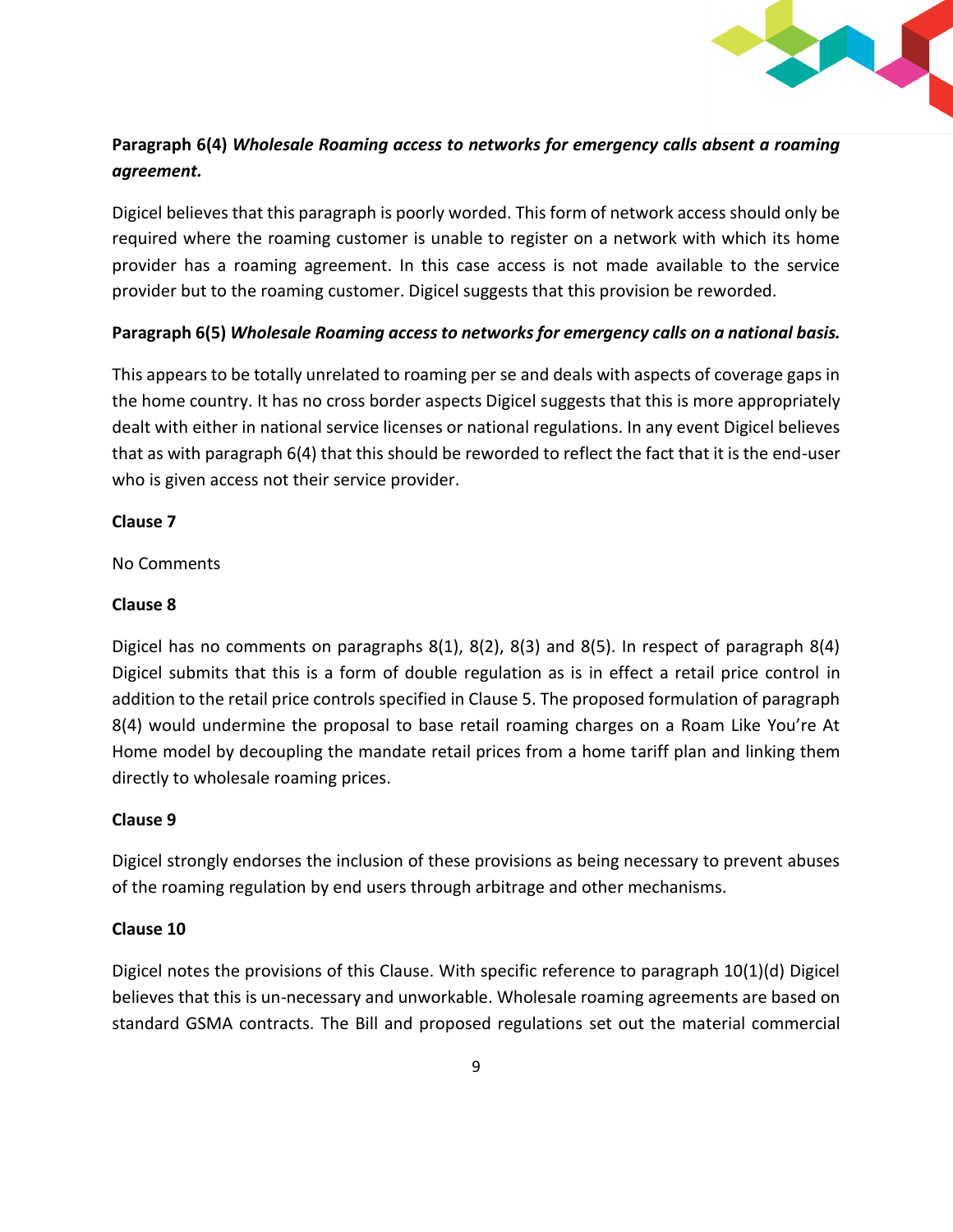

aspects which could potentially be varied in these standard agreemtns.to this extent there is no role nor necessity the Commission to deal with wholesale roaming agreements.

### **Clause 11**

Noted

## **Clause 12**

Digicel has serious concerns regarding this formulation. On its face it creates a strict liability offence. Equivalent roaming regulations in the EU context also have the follow provisions:

*"(2) In proceedings for an offence under paragraph (1) in relation to compliance with Article 6 of the Mobile Phone Roaming Regulation it is a defence to show that—*

*(a) reasonable steps were taken to comply with the relevant obligation, or*

*(b) it was not possible to comply with the relevant obligation.*"

Digicel believes that it is appropriate to add similar provision to the draft Bill.

In addition the above referenced European regulation sets maximum penalties at Eur5,000. In the light of this the proposal that penalties could be 3% of gross turn-over for a summary conviction are excessive and unjustified.

### **Clause 13**

No Comment

### **Clause 14**

Digicel notes the provisions of this Clause. We believe that paragraph 14(2) should be amended by making an insertion as follows:

*"…the Minister may on the recommendation of ECTEL following public consultation, make Regulations…*"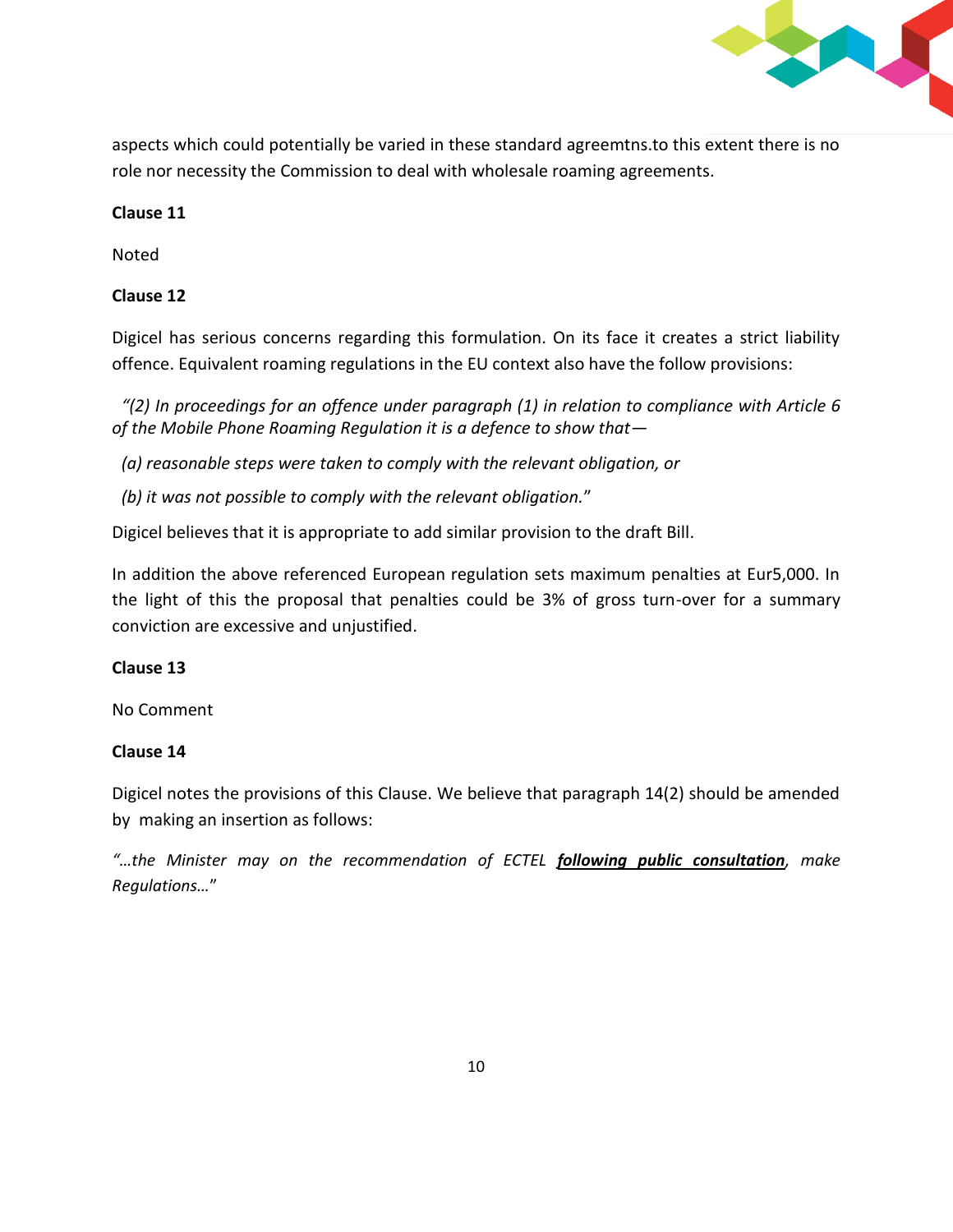

# **5. Comments on Section 3 Statutory Instrument -Mobile Electronic Communications (Roaming Services) Regulations**

Digicel wishes to make the following high level comments in regard to the draft text of the Regulation.

### **Clause 4 - Wholesale roaming agreements**

Digicel believes that these provisions are entirely superfluous and fail to take account of the fact that wholesale roaming agreements are based on standard GSMA templates. The proposed provisions add a degree of complexity and regulatory burden which is not justified.

### **Clause 5 Notifications**

Digicel believes that requirements such as 5(c) and 5(d) are unduly burdensome as the nature of SMS means that these requirements are met by the inherent functionality of SMS messages.

### **Clause 6 Billing Cycle caps**

Digicel believes that these provisions are not relevant to pre-paid subscriptions and the wording should reflect this.

We believe that the provisions of paragraph 6(4) are unduly burdensome as they require that this facility be made available via multiple channels which may not currently provide customer support in respect of roaming services

We believe that the provisions of paragraphs  $6(5)(a)$ , (b) and (c) are unduly burdensome as they require multiple tiers of notification. We believe that a two stage notification at 80% and 100% should be mandated. If operators wish to offer additional levels of notification then this will be a competitive differentiator.

#### **Clause 7 Information to be made available to customers**

Digicel notes that a number of the proposed channels through which the information should be made are incompatible with format specified in Schedule 1